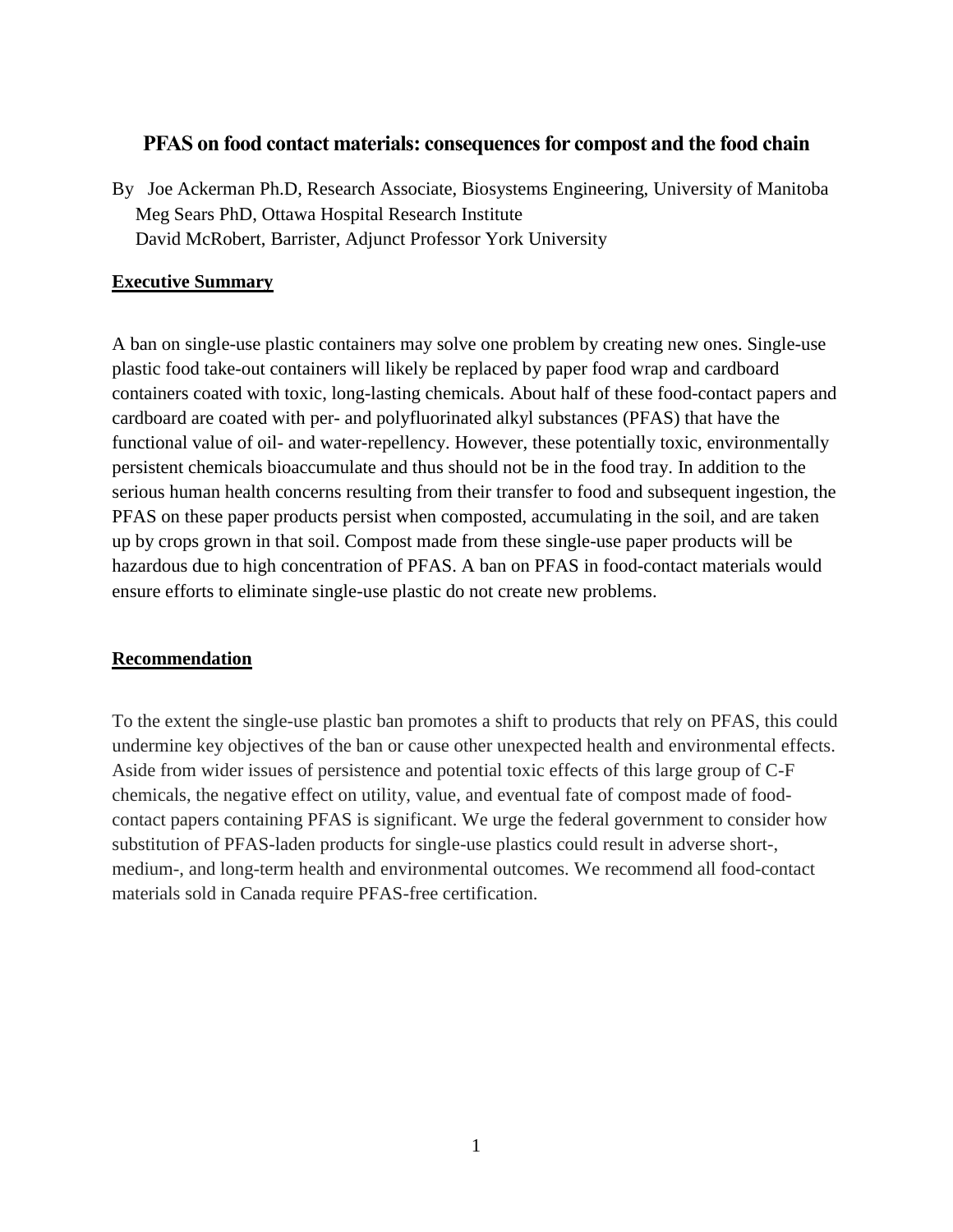#### **Halogenated Carbon compounds**

Only in the last 80 years have chemists learned how to attach halogens (fluorine [F], chlorine [Cl] and bromine [Br]) to carbon [C] atoms at a commercial scale, doing something that nature very rarely does. Halogen and carbon atom bonding produces new molecules with interesting and sometimes useful properties, but they also have harmful characteristics. Because the bond is so strong (e.g., the C-F bond is the strongest bond in organic chemistry) and because these bonds are almost never found in nature, natural processes of biodegradation (microbial enzymatic attack and normal UV exposure) are very slow to break them. To put it simply: since nature did not put these molecules together, it doesn't know how to take them apart. The halogenated carbon backbone is very stable and persists for an unknown period of time in the environment (Vierke et al., 2012). Those compounds which are lipophilic (an affinity to oil/fat as opposed to water) lead them to bioaccumulate in organisms and the environment. Bioaccumulation, persistence, and toxic effects such as cancer and organ damage (European Commission, 2020; Sunderland et al., 2019) have made chlorinated (Thorton, 2000), bromated and fluorinated carbon compounds the most toxic and polluting group of chemicals on the planet (Richardson et al., 2007). Infamous among this group are DDT, PCBs, chlorofluorocarbons, dioxins, furans, and PFAS.

#### **PFAS chemicals**

Compounds known as per- (fully) and poly- (partly) fluorinated alkyl substances (or PFAS), are a group of chemicals made by substituting fluorine atoms for hydrogens on a carbon chain or branched carbon configuration (e.g., C6 denotes a six-carbon chain, but due to branching there may be more than six carbons). This is done using hydrofluoric acid and a carbon compound and high-voltage electricity, creating a bond with very high strength (IARC Publications, 2018). With some modifications, these compounds can be polymerized, producing Teflon coatings (with resistance to heat and almost all solvents) or by attaching a polar end to the carbon chain (e.g., phosphate, sulphate, or carboxylic acid) and creating surfactants with the ability to simultaneously repel oil and water, spread fire-fighting foam evenly, or make carpets stain resistant (Trier et al., 2011). There are many families and sub-families of C-F chemicals, amounting to more than 4,700 different compounds (European Commission, 2020). This paper refers to some (see Table 1), making an important distinction between long-chain carbon compounds ( $\geq$  C8) and short-chain compounds ( $\leq$  C7). Details of compound usage, production tonnage and chemical structure are considered proprietary (Wang et al., 2015), with few analytical standards commercially available (Trier et al., 2011). These compounds have found uses in cookware, surface treatment of fabrics (carpets, leather, outdoor apparel), metal electroplating, fire-fighting foams and oil-resistant food-contact paper. There are many examples of usage in the fast food industry: burger-wrap papers, bakery contact papers, to-go containers, and pizza box liners. The surfactants are either applied to the surface of food packaging or added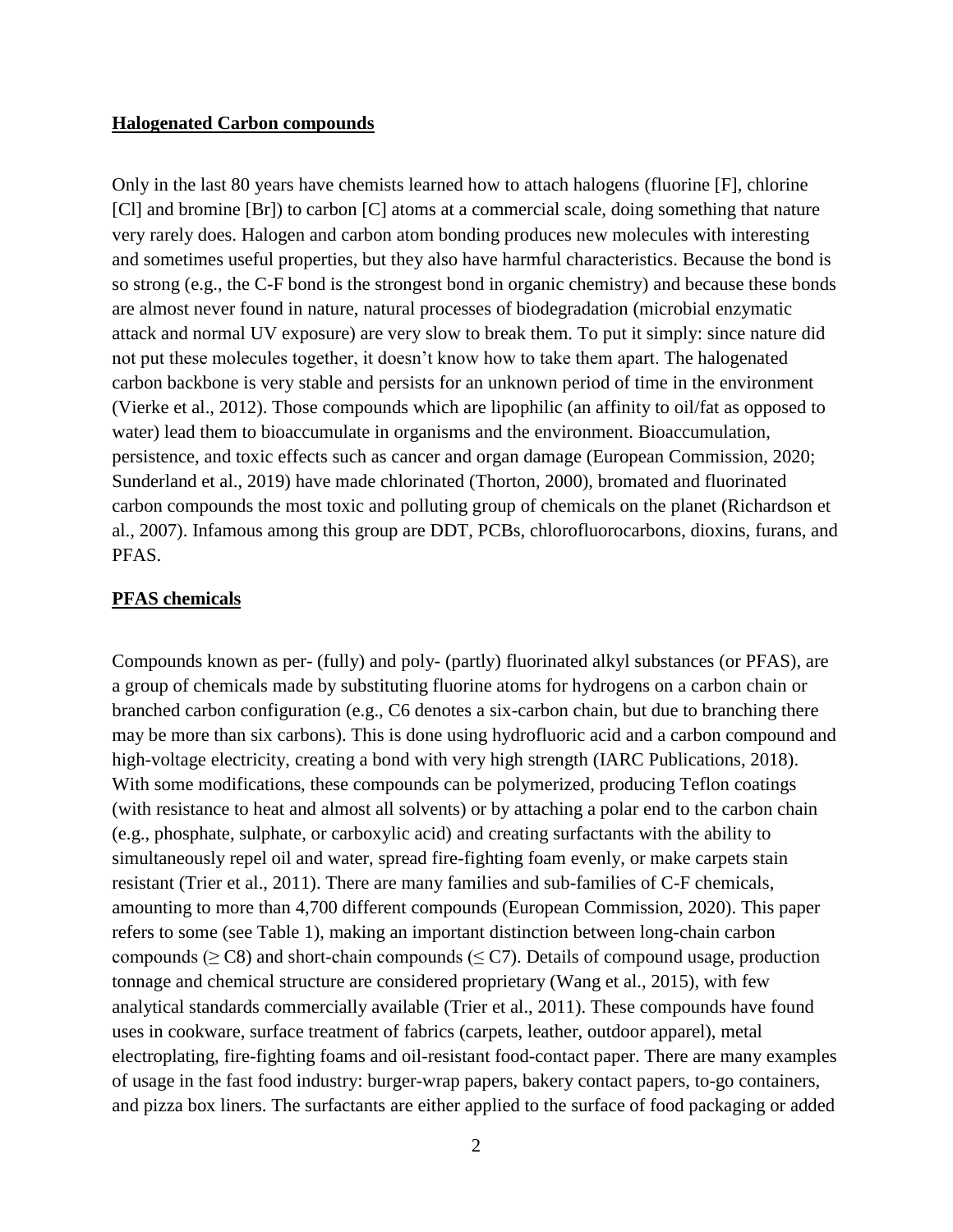directly to the paper fiber during production. Although their use is not universal in fast-food paper and cardboard packaging, they appear on roughly half of to-go packaging (Schaider et al., 2017), indicating alternatives readily exist. Research has identified coated food papers contribute to the average Canadian's inadvertent ingestion of 250 ng PFAS/day (Tittlemier et al., 2007) out of a total daily exposure of 410 ng PFAS/day/person from all sources.

| Acronym      | Chemical name*                            | Carbon Chain Length |
|--------------|-------------------------------------------|---------------------|
| <b>PFAS</b>  | Poly- or per-fluorinated alkyl substances | $C2-C20$            |
| <b>PFAC</b>  | Perfluoroalkyl carboxylic acids           | $C2-C20$            |
| <b>PAA</b>   | Perfluoroalkyl acids                      | $C2-C20$            |
| PAP          | Polyfluoroalkly phosphoric acids          | $C2-C20$            |
| <b>PFBS</b>  | Perfluorobenzanoic sulfonate              | C <sub>4</sub>      |
| <b>PFHxA</b> | Perfluorohexanoic acid                    | C <sub>6</sub>      |
| <b>PFOA</b>  | Perfluorooctanoic acid                    | C8                  |
| <b>PFOS</b>  | Perfluorooctyl sulfonate                  | C8                  |
| Gen-X        | Recently produced short-chain PFAS        | $C2-C7$             |

| Table 1 Per- and poly-fluorinated carbon compounds mentioned in this paper, their proper |  |
|------------------------------------------------------------------------------------------|--|
| names* and carbon length.                                                                |  |

\*There are many ways to name the same chemical, offered here is the most common name.

## **Levels of PFAS found on fast-food packaging**

Over the last decade, production of some kinds of PFAS in North America and Europe have been curtailed and effectively banned (notably PFOA and PFOS, both C8), but these have been replaced with shorter chain compounds (C2 to C6, including branched and esterified configurations). Guidelines on PFAS content in paper fibre production allow from 0.2 to 4% of total weight (Schaider et al., 2017 SI; Trier et al., 2011) depending on the chemical. The chemicals are either applied as a surface coating or added directly to the paper pulp.

Disclosure of PFAS mixtures used on packaging is considered proprietary, posing an analysis problem because several similar chemicals can be used interchangeably, whose structures and properties are unknown (Wang et al., 2015). This usually leads to only testing for a specific family of PFAS, but some researchers look at total F as an indication of composite PFAS (Schaider et al., 2017). Researchers report either in millimoles/gram, F weight/area of paper, or F weight/weight of paper. Where possible, these values have been normalized to parts per million (ppm) or parts per billion (ppb) for comparison purposes.

Testing of more than 400 samples of fast food packaging in larger cities in the USA found F in 56% of dessert and bread wrappers, in 38% of burger-contact papers (average of 60 µg/g [60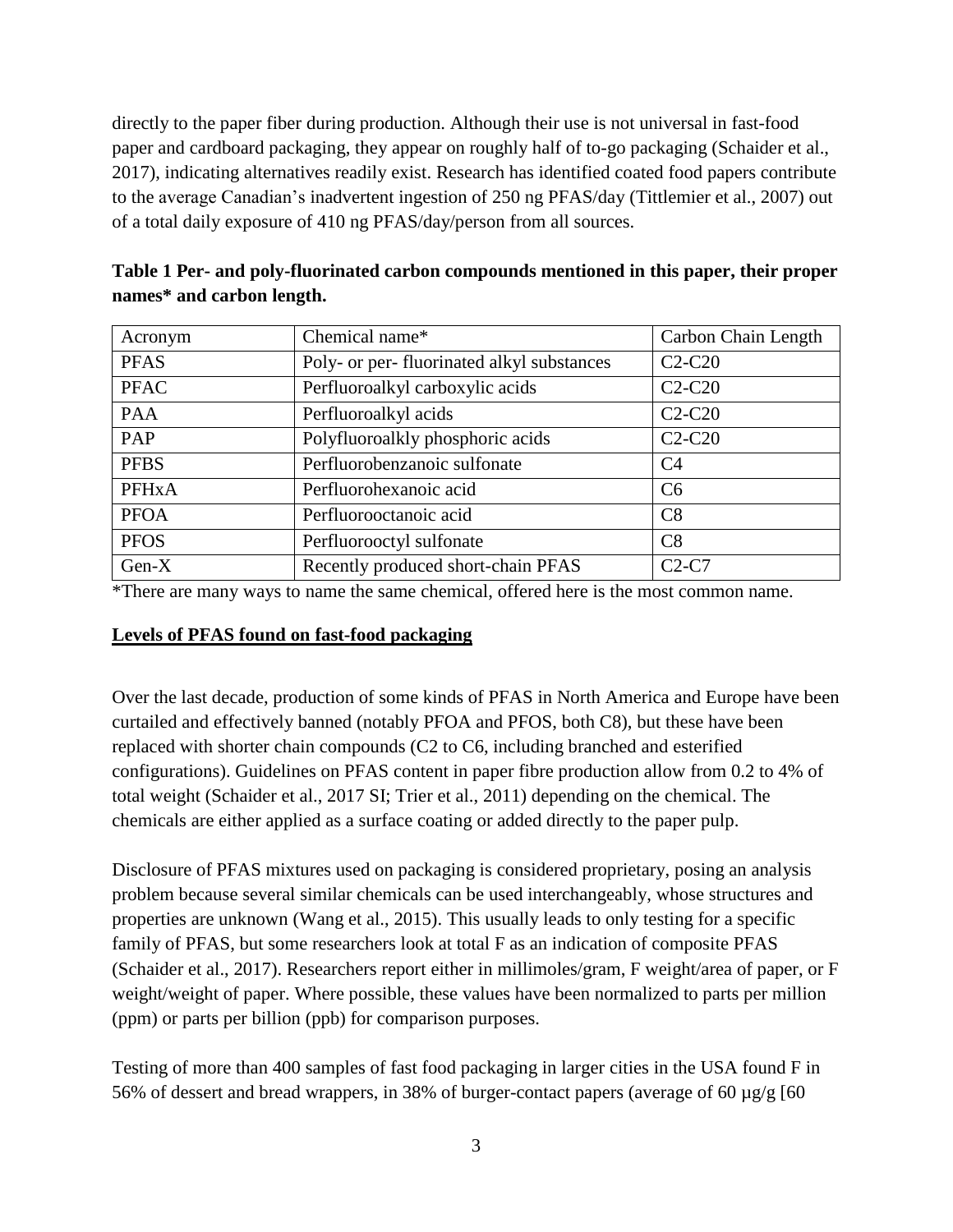ppm]) and in 20% of paperboard samples (average of  $14 \mu g/g$  [14 ppm]) (Schaider et al., 2017). Surface-coating yielded concentrations ranging from 1 to 100  $\mu$ g/g (1-100 ppm) whereas adding PFAS to pulp yielded 600 to 9000  $\mu$ g/g (600 to 9000 ppm, or 0.06 to 0.9% of the paper weight (Trier et al., 2011)). This level is consistent with that reported by others, with the sum of tested PAAs (perfluoroalkyl acids) 2250 mg/kg (ppm) and sum of PAPs (polyfluoroalkyl phosphoric acids) 5530 mg/kg (ppm) (Xu et al., 2013). Studies have proven that PFAS does transfer from packaging to the food it contacts, leading to inevitable ingestion. Xu et al. (2013) found 10 to100% transfer over a 10-day test period, depending on the PFAS and the type of food. Often fast food companies are not aware of PFAS in their paper products. Schaider et al. (2017) surveyed all of the companies whose paper goods they tested and none of the respondents knew of its presence and even gave assurances it was not present.

#### **Transfer from PFAS paper products to compost, soil, and plants**

A single-use plastic ban would likely result in the food service industry's conversion from plastic (e.g., polystyrene) to paper and paperboard food packaging. This improvement may be perceived as "green" and a sustainable course of action because the paper products can be composted rather than landfilled. However, the addition of PFAS-coated paper to compost contaminates the resulting compost with C-F compounds. As the fibers decompose, all of the PFAS are transferred to the compost and subsequently to the soil it is applied to. Crop amendments such as compost, biosolids, or waste paper fiber (Brändli et al., 2007; D'Eon et al., 2009; Lee et al., 2014) containing PFAS contaminate the soil and subsequently the crops grown on the soil; the livestock that consume the crops; and the milk and meat of the livestock (Kowalczyk et al., 2012). Compost analyzed for families of PFAS (Brändli et al., 2007) has been found to contain 3.4 to 35 ug/kg (compost dry weight) (3.4 to 35 ppb) with a mean of 6.3 ug/kg (6.3 ppb). Compost sourced from urban and rural origin had no difference in PFAS levels. Waste paper biomass, used as an amendment to supply additional carbon fiber to the soil, is a product of paper recycling containing PFAS-coated paper products (Lee et al., 2014). In Ontario, analysis of this amendment has found high levels of PFAS for two large-lot size samples, averaging 790 ng/g (790 ppb) and 2200 ng/g (ppb) for C6-C8 polyfluoroalkyl phosphoric acid diesters (a common surfactant used in coating paper (D'eon et al. 2009 SI)). If a significant portion of compost inputs are fast-food paper products, resulting compost likely have PFAS levels to those found in waste-paper fibre.

Once PFAS contaminates a soil, its long-term fate depends on chain length and polar-end type. Long carbon-chain PFAS compounds  $(2)$  are heavier and more strongly lipophilic, resulting in longer biological half lives and greater bioaccumulation in soil, organisms, and sediment. Esters and short chain PFAS have mobility in water and are more easily taken up by plants and become incorporated into plant tissue (D'Eon et al., 2009; Lee et al., 2014; Sun et al., 2016), making them a source of PFAS ingestion for livestock and humans. PFAS-contaminated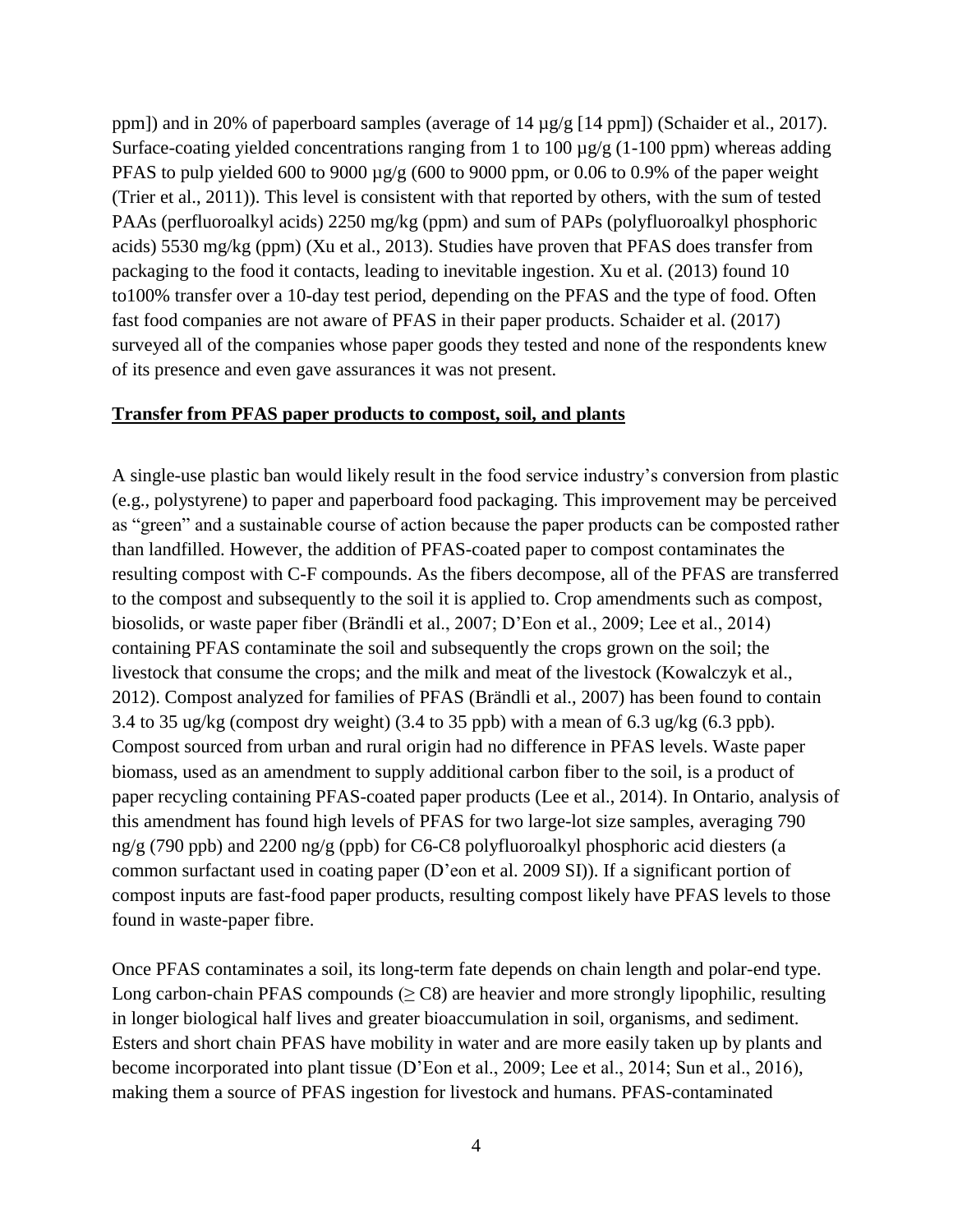compost was illegally sold to farmers and applied to soil in Germany, resulting in contamination of the ensuing crops and the livestock that consumed the crops (Kowalczyk et al., 2012).

#### **Bioaccumulation:**

The translocation of PFAS from soil to plant is known as the Bioaccumulation Factor (Blaine et al., 2013) where:

$$
BAF = \frac{PFAS \text{ in plant}}{PFAS \text{ in soil}}
$$

When the BAF is greater than unity (1) this indicates a transfer of the compound from the soil to the plant. Greenhouse and field studies using PFAS-affected soil have measured BAF in normal vegetable crops like lettuce, tomatoes, and pumpkins. Compost, biosolids, or paper biomass were added to soil at levels reflective of several years of cumulative application resulting in total PFAS concentrations of 437 ng/g (437 ppb). Analysis of lettuce, tomatoes, and corn grown in these soils showed plant uptake of PFAS favoured shorter-chain C-Fs with progressively larger BAFs; for example, C8 had a BAF of 1.6, C6 of 4.2, C5 of 20, and C4 of 56 (Blaine et al., 2013). Other studies measuring PAPs (C4 to C12) and PFCAs (perfluoroalkyl carboxylic acids) in similar experiments found the same tendency of increasing accumulation factor with shorter chain length (Lee et al., 2014). However, the concentrations peaked in vegetables after 1.5 months, indicating either a) biotransformation of the compounds into a form that eluded detection or b) elimination into the environment. If the latter, this adds to the body of evidence that short-chain PFAS move much faster through the environment, the food chain, and organisms than long-chain PFAS. This is illustrated by the human half-life of PFOS (C8) of 3.8 years (Nies, 2006), while only 32 days for PFHxA (C6) (Russell et al., 2013). Studies have shown longerchain C-F compounds tend to bioaccumulate more than smaller chains (Sunderland et al., 2019), due to their stronger lipophilic nature. It is these traits that have triggered the ban on long-chain PFAS (PFOS and PFOA, both C8) and allowed short-chain PFAS as replacement (Vierke et al., 2012; Wang et al., 2015), but their persistence in the environment is likely just as long (European Commission, 2020; Wang et al., 2015) and health effects are presently unknown. A simple version of the chemistry is that  $\geq$  C8 PFAS have a greater affinity to fat and will remain there (bioaccumulate), whereas <C6s have a greater affinity to water, so will be dispersed, but persist in water and plants. Thus, shorter-chain PFAS are more likely to translocate and cycle through the food chain than long chain PFAS, but both remain in the environment for a very long time and are toxic. Short-chain PFAS poses a greater risk in some respects due to the difficulty found in removal from drinking water because standard treatment (activated carbon) is substantially less effective (Sun et al., 2016). This also appears to be true for removal of short-chain PFAS from soil (Ross et al., 2018).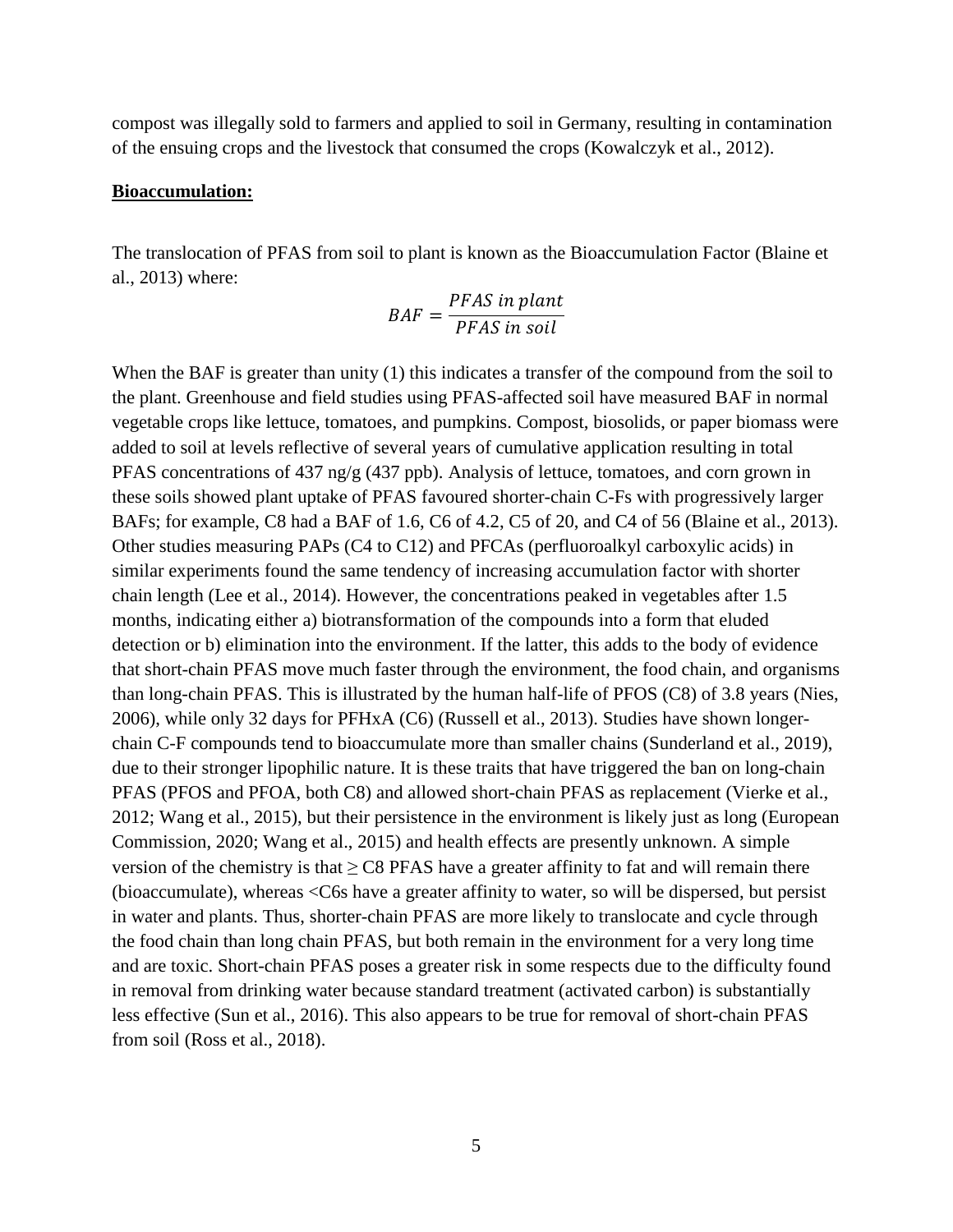#### **Persistence**

Out of all of the carbon-halogen compounds, C-F compounds are the most resistant to breakdown under normal environmental conditions due to their high bond energy. Some PFAS compounds undergo chemical or biologically enabled transformations, but this takes place at the polar end, usually producing a more stable, persistent form (Butt et al., 2014). When considering degradation of the fluorinated carbon chain itself, laboratory experiments have found no significant degradation in soil, sediment, or air in 259 days (Vierke et al., 2012). In water, no degradation took place even in highly oxidative (H2O2)/UV experiments (*in* Nies, 2006). No half life has been established under normal environmental conditions (Vierke et al., 2012). For this reason, C-Fs have the popular science nickname of "Forever chemicals" (Gibbens, 2020)**.**

Widespread PFAS contamination of soil and water environmental poses challenges for clean-up, which is a subject of study (Kucharzyk et al., 2017). Use of sorbents for groundwater remediation results in additional highly contaminated materials that must be stored securely or subject to high temperature incineration.

### **Health effects**

Although this submission does not directly pertain to health effects of PFAS compounds, it is necessary to briefly include a summary of the extensive health-related research and recent regulatory directions. A meta-analysis by Sunderland et al. (2019) concluded the most studied PFAS compounds (PFOS and PFOA) cause cancer in acute exposures (i.e., workers in PFAS industries) and chronic exposure levels (drinking water contamination). Other proven possible outcomes from expose are increased susceptibility to thyroid and kidney disease, dyslipidemia, immunological toxicity, and reduced antibody production (IARC Publications, 2018; Sunderland et al., 2019). The replacement of PFOA and PFOS with shorter chain C-F compounds may have a yet-undiscovered health effect (European Commission, 2020). Ongoing work suggests these smaller molecules have a greater chance of interaction with cellular function due to lower steric inhibition (Butt et al., 2014), but comprehensive environmental testing for human and ecosystem harm is in preliminary stages. The precautionary principle has reasonable application here as demonstrated by jurisdictions that have banned all C-F compounds in food contact materials even though specific harm has not yet been proven. The health effects of PFAS did not become known for many decades after their production began. Since the 1990s, environmental monitoring has revealed they are now globally pervasive (Sunderland et al., 2019).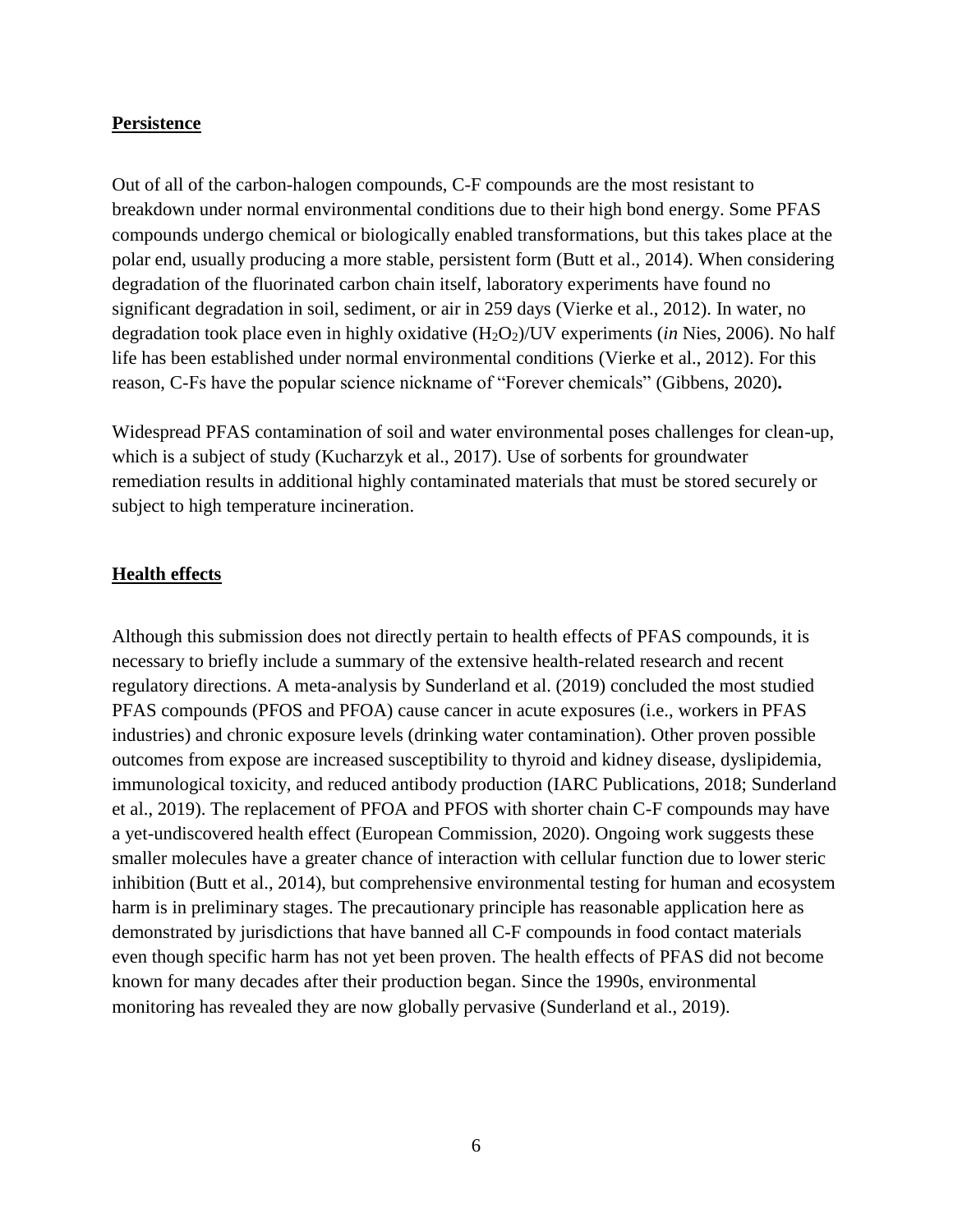### **An effective PFAS ban**

In recent years, waste management and policy experts have stressed the importance of integrating circular economy principles into the design of products and services to facilitate waste reduction, reuse and recycling (the 3Rs). In December 2019, the Canadian Council of the Ministers of the Environment (CCME) released the Canada-wide Strategy on Zero Plastic Waste (ZPWS). The Zero Plastic Waste Strategy "aims to reduce the harmful environmental impacts of plastic waste through greater prevention, collection and value recovery to achieve a more circular plastics economy" (CCME, 2019). The ZPWS seeks to keep materials and products in use as long as possible by recirculating them back into the economy through recycling, refurbishing or repurposing. This aims to reduce the harmful environmental impacts of plastic waste through greater prevention, collection and value recovery to achieve a more circular plastics economy.

Ultimately, if the Canadian federal and sub-national governments (ie. provincial and territorial) are going to successfully implement circular economy principles, these concepts must be applied to items such as fast-food containers. In theory, the nutrients and fibre from fast-food containers should be circulated back into soil and help to grow future food and plants, through composting. This cycle is fundamentally perverted when persistent toxins are introduced into food packaging that enters this cycle, rendering the finished compost worthless because no farmer wants to contaminate their soil with it. In order to preserve the value of compost to farmers, horticulturalists and gardeners, PFAS – in all of its forms (long and short chain, with ester bonds or phosphorus ends) – need to be banned from paper goods that could potentially be composted. A comprehensive ban on all C-F compounds avoids the need to revisit patchwork legislation as new chemicals are introduced to replace ones specifically identified as harmful (Kwiatkowski et al., 2020). A ban on all C-F compounds is needed on food packaging because continued production of PFAS guarantees their long-term presence in water and the food chain due to their chemical persistence.

The European Union has recognized this legislative gap:

"The long-term socioeconomic costs of the PFAS emitted to the environment are difficult to assess. Because of their high persistence, PFAS released over the whole lifecycle of a product will remain in the environment for an indefinite time. One of the main concerns is that the contamination in some cases may be irreversible, making fundamental natural resources such as soil and water no longer usable." (European Commission, 2020)

The costs of inaction are difficult to quantify, but in 2019 an extensive analysis by the Nordic Council of Ministers concluded that pervasive PFAS levels are increasing in the environment and the population from many sources (Goldenman et al., 2019). Many non-fluorinated alternatives already exist and the costs for remediating some cases of contamination run to many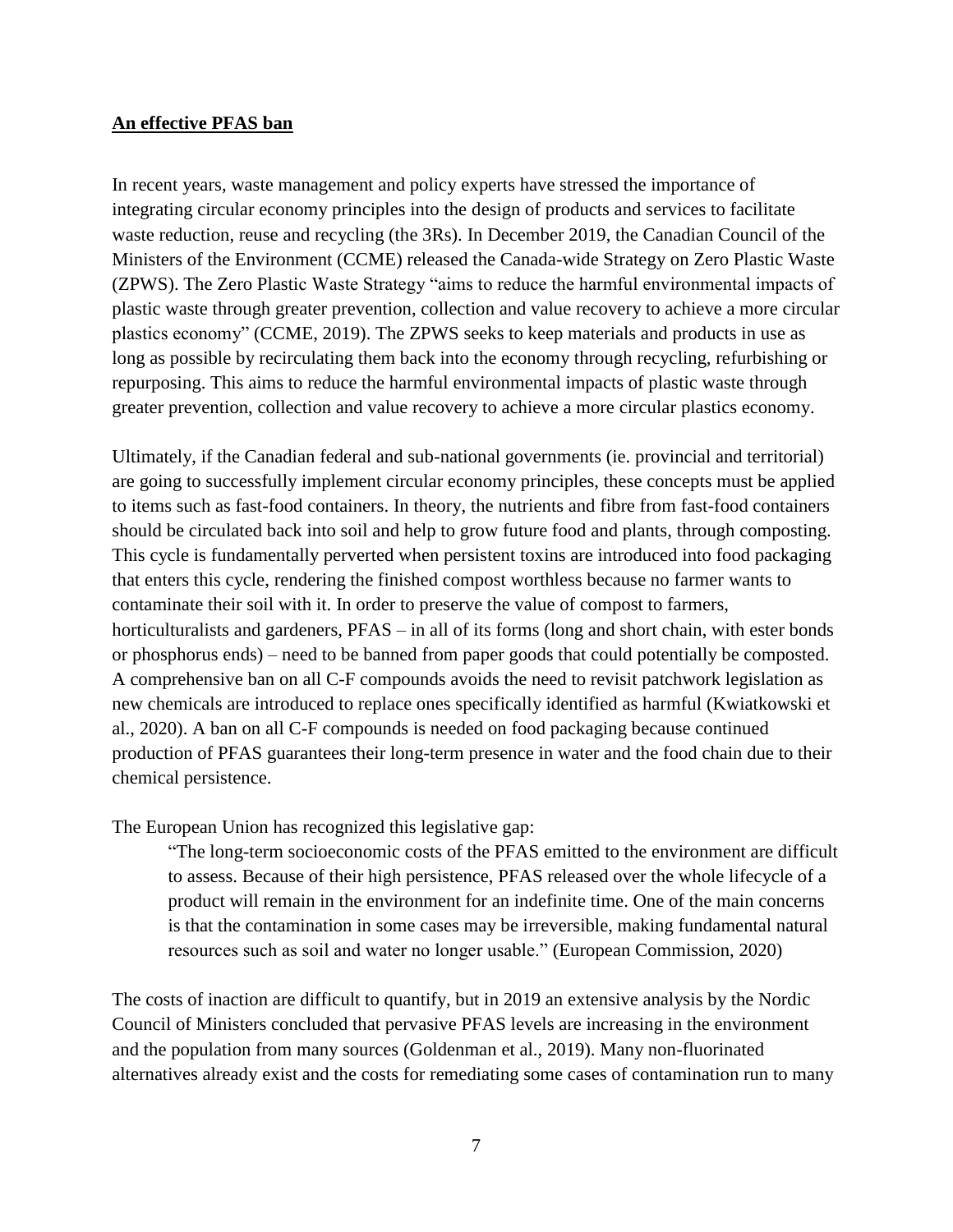millions of Euros. In addition, evidence is mounting of adverse health effects even at current background levels.

Effective alternative coatings for food-contact materials already exist and are readily available. "Compostable" certification of food contact products is an available guarantee of PFAS-free products. Compostability certification carried out by Biodegradable Products Institute (BPI) already verifies no PFAS is used in manufacture of the product as of January 1, 2020. The proposed ban on single-use plastic should be augmented by a requirement for paper products must be certified as compostable and PFAS-free. In addition to BPI's certification that prohibits the use of PFAS, this could be added to certifications offered by the existing Canadian organizations such as Bureau de Normalization du Quebec (BNQ).

## **PFAS bans in other places**

Presently there is a voluntary production halt on PFOA and PFOS in North America and Europe. Individual countries of Europe and several jurisdictions within the USA have mandated drinkingwater thresholds for these two well studied compounds (Seow et al., 2020). Indeed, global background levels of contamination may already be dropping due to the discontinued use of these chemicals but a concurrent rise of substitution chemicals has already been observed (Sun et al., 2016). Of interest here are the jurisdictions that have restricted the use of PFOA and PFOS **replacement** compounds: the host of short-chained C-F compounds, sometimes grouped under the label Gen-X (Table 2). As indicated previously in this paper, these new chemicals are quite possibly as damaging to health as the ones they replace. By every indication, they should be treated as a group because they share the same general qualities and present the same general hazard (Kwiatkowski et al., 2020). They are as persistent, have greater bioaccumulation factors, and are more difficult to remove from drinking water. Governments effecting this legislation are, in the authors' view, prioritizing the health of their citizens instead of waiting for health problems to emerge and toxicological studies to be completed. This is the precautionary principal in action.

The European Union has decided to study Gen-X compounds for possible restrictions under REACH (Registration, Evaluation, Authorisation and Restriction of Chemicals, the regulation governing hazardous chemicals in Europe). Individual countries such as Denmark have determined to their own satisfaction the hazards of PFOS and PFOA replacements and imposed a ban on all PFAS chemicals on food-contact papers beginning July 2020. The Netherlands and other EU member are considering similar legislation (Netherlands et al., 2020) and Germany has proposed reviewing PFHxA and Gen-X compounds under REACH (Germany, 2018). In North America, the city of San Francisco banned single-use plastic containers and PFAS on foodcontact papers effective January 2020 (Ordinance Amending the Environment Code to Prohibit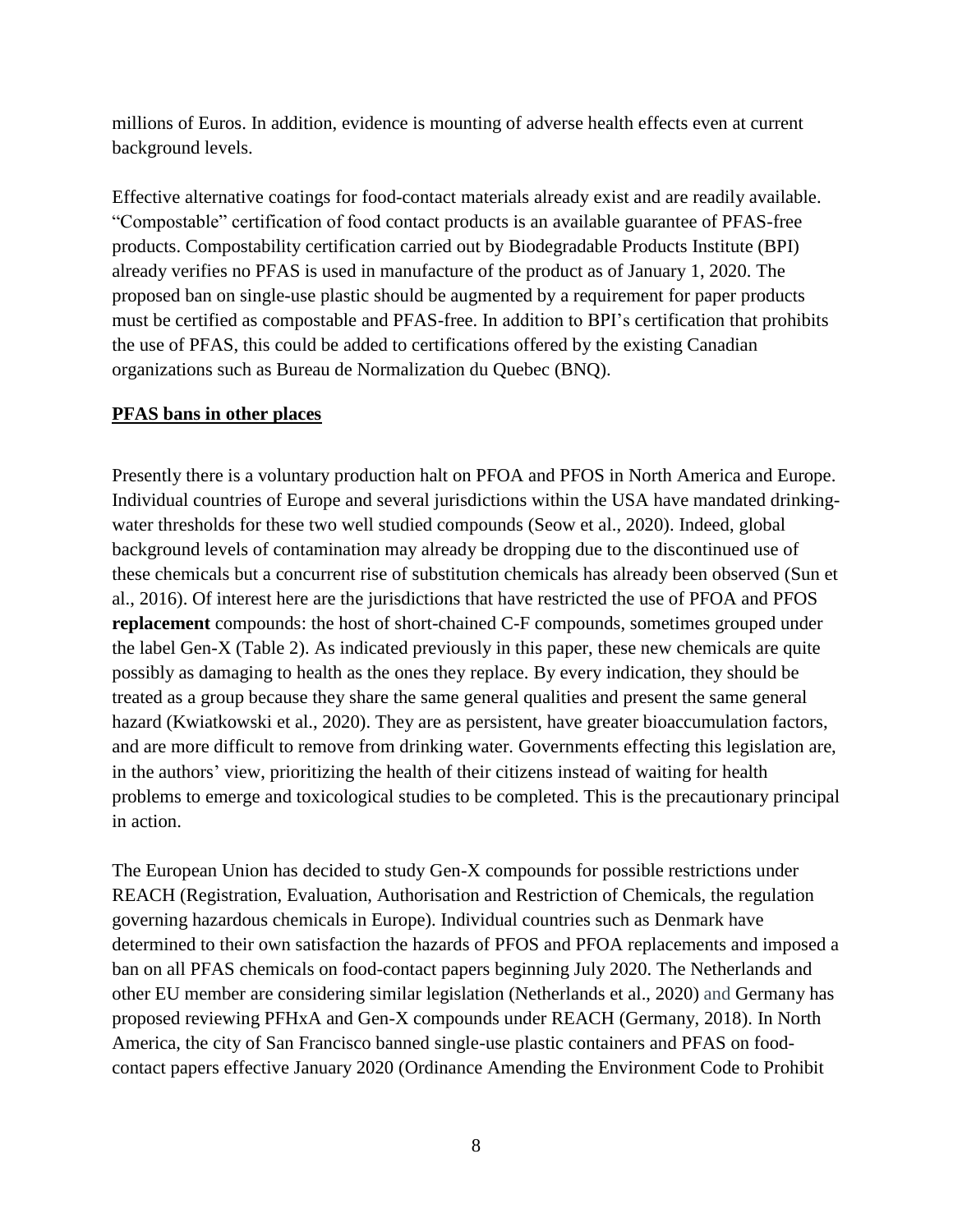the Sale or Use in the City Made with PFAS, 2018). The state of California is considering a similar ban of short-chain PFAS compounds (Biomonitoring California, 2015).

| <b>Place</b>         | Compound             | <b>Restrictions</b>       | <b>Effective date</b> |
|----------------------|----------------------|---------------------------|-----------------------|
| Canada               | PFOS, PFOA (C8)      | Restricted                | 2018                  |
| <b>USA</b>           | PFOS, PFOA (C8)      | Voluntary production ban  | 2011                  |
| EU                   | $Gen-X$              | To be regulated under     | 2020                  |
|                      |                      | <b>REACH</b>              |                       |
|                      | PFBS (C4)            | SVHC*                     | 2020                  |
|                      | Entire group of PFAS | Proposed regulation under | 2020                  |
|                      |                      | <b>REACH</b>              |                       |
| Netherlands, Norway, | Entire group of PFAS | Proposed regulation under | 2020                  |
| Sweden, Germany,     |                      | <b>REACH</b>              |                       |
| Denmark              |                      |                           |                       |
| Denmark              | Entire group of PFAS | Ban on food contact       | 2020                  |
|                      |                      | materials                 |                       |
| Germany              | PFHxA (C6)           | Proposed REACH            | 2018                  |
|                      |                      | restrictions              |                       |
| Maine                | Entire group of PFAS | Ban on food contact       | 2019                  |
|                      |                      | materials                 |                       |
| Washington           | Entire group of PFAS | Ban on food contact       | 2018                  |
|                      |                      | materials                 |                       |
| California           | Entire group of PFAS | Considering biomonitoring | 2015                  |
| San Francisco        | Entire group of PFAS | Ban on food contact       | 2020                  |
|                      |                      | materials                 |                       |

| Table 2 Regulations proposed or enacted in Europe and North America to address the |
|------------------------------------------------------------------------------------|
| health effects of PFOS, PFOA, and C-F compounds replacing them.                    |

\*Substance of Very High Concern

# **Summary**

To the extent the single-use plastic ban promotes a shift to products that rely on PFAS, this could undermine key objectives of the ban or cause other unexpected health and environmental effects. Aside from wider issues of persistence and potential toxic effects of this large group of C-F chemicals, the negative effect on utility, value, and eventual fate of compost made of foodcontact materials containing PFAS is significant. We urge the federal government to consider how substitution of PFAS-laden products for single-use plastics could result in adverse short-, medium-, and long-term health and environmental outcomes. We recommend all food-contact materials sold in Canada require PFAS-free certification.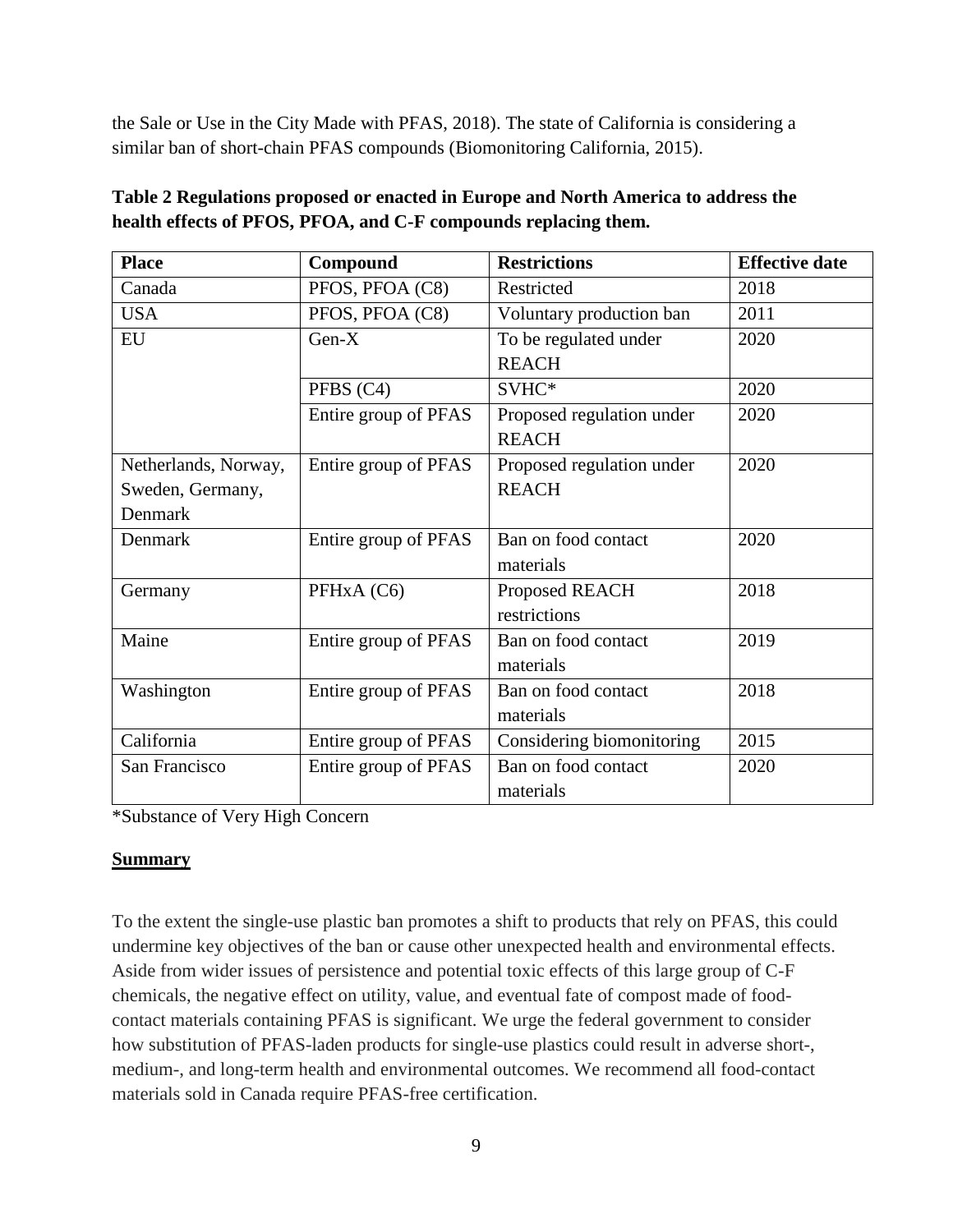## **References**

Biomonitoring California. (2015). *Potential Designated Chemicals: Perfluoroalkyl and Polyfluoroalkyl Substances (PFASs)*.

https://biomonitoring.ca.gov/sites/default/files/downloads/PotenDesigPFASs\_031315.pdf

- Blaine, A. C., Rich, C. D., Hundal, L. S., Lau, C., Mills, M. A., Harris, K. M., & Higgins, C. P. (2013). Uptake of perfluoroalkyl acids into edible crops via land applied biosolids: Field and greenhouse studies. *Environmental Science and Technology*, *47*(24), 14062–14069. https://doi.org/10.1021/es403094q
- Brändli, R. C., Kupper, T., Bucheli, T. D., Zennegg, M., Huber, S., Ortelli, D., Müller, J., Schaffner, C., Iozza, S., Schmid, P., Berger, U., Edder, P., Oehme, M., Stadelmann, F. X., & Tarradellas, J. (2007). Organic pollutants in compost and digestate.: Part 2. Polychlorinated dibenzo-p-dioxins, and -furans, dioxin-like polychlorinated biphenyls, brominated flame retardants, perfluorinated alkyl substances, pesticides, and other compounds. *Journal of Environmental Monitoring*, *9*(5), 465–472. https://doi.org/10.1039/b617103f
- Butt, C. M., Muir, D. C. G., & Mabury, S. A. (2014). Biotransformation pathways of fluorotelomer-based polyfluoroalkyl substances: A review. *Environmental Toxicology and Chemistry*, *33*(2), 243–267. https://doi.org/10.1002/etc.2407
- CCME. (2019). *Canada-wide Action Plan on Zero Plastic Waste Phase 1*. https://www.ccme.ca/files/Resources/waste/plastics/1289\_CCME Canada-wide Action Plan on Zero Plastic Waste\_EN\_June 27-19.pdf
- Ordinance amending the Environment Code to prohibit the sale or use in the City made with PFAS, 1 (2018). City of San Franscico, California. <https://sfbos.org/sites/default/files/o0294-18.pdf>
- D'Eon, J. C., Crozier, P. W., Furdui, V. I., Reiner, E. J., Laurence Libelo, E., & Mabury, S. A. (2009). Observation of a commercial fluorinated material, the polyfluoroalkyl phosphoric acid diesters, in human sera, wastewater treatment plant sludge, and paper fibers. *Environmental Science and Technology*, *43*(12), 4589–4594. https://doi.org/10.1021/es900100d
- European Commission. (2020). *Poly- and perfluoroalkyl substances (PFAS)*. https://ec.europa.eu/environment/pdf/chemicals/2020/10/SWD\_PFAS.pdf
- Germany. (2018). *Registry of restriction intentions: PFHxA*. https://echa.europa.eu/registry-ofrestriction-intentions/-/dislist/details/0b0236e18323a25d
- Gibbens, S. (2020). Toxic 'forever chemicals' more common in tap water than thought, report says. *National Geographic*. https://www.nationalgeographic.com/science/2020/01/pfascontamination-safe-drinking-water-study/
- Goldenman, Gretta, Meena Fernandes, Michael Holland, Tugce Tugran, Amanda Nordin, Cindy Schoumacher, and A. M. (2019). *The cost of inaction*. Nordisk Ministerråd. http://norden.diva-portal.org/smash/record.jsf?pid=diva2%3A1295959&dswid=-212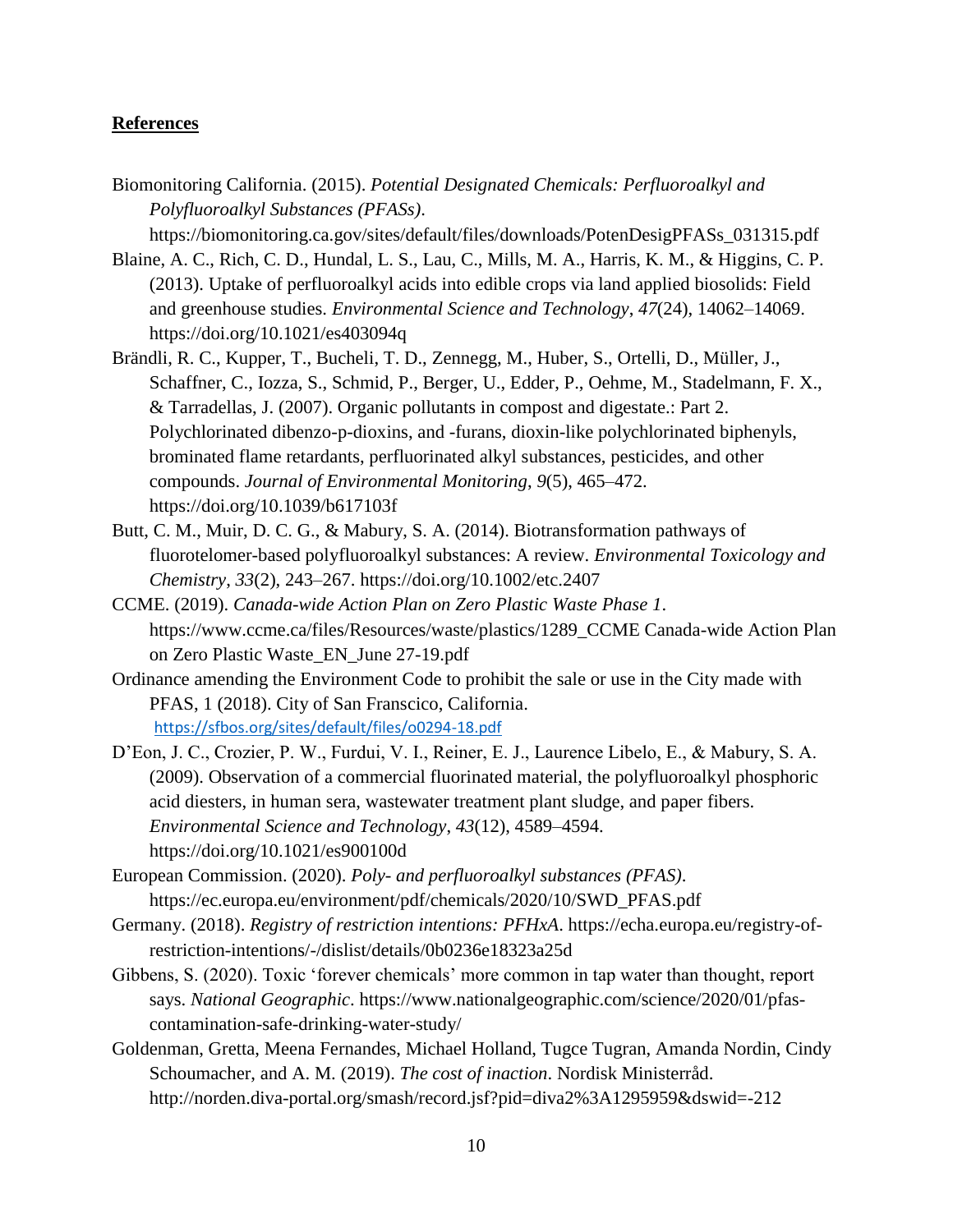- IARC Publications. (2018). *Some Chemicals Used as Solvents and in Polymer Manufacture IARC Monographs on the Evaluation of Carcinogenic Risks to Humans* (110th ed.). IARC Publications.
- Jimmy Seow, Haluk Alper, Patrick Laine. (2020). PFAS regulatory trends worldwide Part 2. *Filternews.Com*. https://www.filtnews.com/pfas-regulatory-trends-worldwide/
- Kowalczyk, J., Ehlers, S., Fürst, P., Schafft, H., & Lahrssen-Wiederholt, M. (2012). Transfer of perfluorooctanoic acid (PFOA) and perfluorooctane sulfonate (PFOS) from contaminated feed into milk and meat of sheep: Pilot study. *Archives of Environmental Contamination and Toxicology*, *63*(2), 288–298. https://doi.org/10.1007/s00244-012-9759-2
- Kucharzyk K. H., Ramona Darlington, Mark Benotti, Rula Deeb, E. Hurley. (2017). Novel Treatment Technologies for PFAS Compounds: A Critical Review. *Journal of Environmental Management*, *204*, 757–764. https://doi.org/10.1016/j.jenvman.2017.08.016
- Kwiatkowski, C. F., Andrews, D. Q., Birnbaum, L. S., Bruton, T. A., Dewitt, J. C., Knappe, D. R. U., Maffini, M. V., Miller, M. F., Pelch, K. E., Reade, A., Soehl, A., Trier, X., Venier, M., Wagner, C. C., Wang, Z., & Blum, A. (2020). Scientific Basis for Managing PFAS as a Chemical Class. *Environmental Science and Technology Letters*, *7*(8), 532–543. https://doi.org/10.1021/acs.estlett.0c00255
- Lee, H., Tevlin, A. G., & Mabury, S. A. (2014). Fate of polyfluoroalkyl phosphate diesters and their metabolites in biosolids-applied soil: Biodegradation and plant uptake in greenhouse and field experiments. *Environmental Science and Technology*, *48*(1), 340–349. https://doi.org/10.1021/es403949z
- Netherlands, Denmark, Germany, Norway, Sweden. (2020). *PFAS restriction proposal*. RIVM. https://www.rivm.nl/en/pfas/pfas-restriction-proposal
- Nies, A. (2006). *SIDS Initial Assessment Report PFOA*. http://fluoridealert.org/wpcontent/uploads/pfoa-april-2006.pdf
- Richardson, S. D., Plewa, M. J., Wagner, E. D., Schoeny, R., & DeMarini, D. M. (2007). Occurrence, genotoxicity, and carcinogenicity of regulated and emerging disinfection byproducts in drinking water: A review and roadmap for research. *Mutation Research - Reviews in Mutation Research*, *636*(1–3), 178–242. https://doi.org/10.1016/j.mrrev.2007.09.001
- Ross, I., McDonough, J., Miles, J., Storch, P., Thelakkat Kochunarayanan, P., Kalve, E., Hurst, J., S. Dasgupta, S., & Burdick, J. (2018). A review of emerging technologies for remediation of PFASs. *Remediation*, *28*(2), 101–126. https://doi.org/10.1002/rem.21553
- Russell, M. H., Nilsson, H., & Buck, R. C. (2013). Elimination kinetics of perfluorohexanoic acid in humans and comparison with mouse, rat and monkey. *Chemosphere*, *93*(10), 2419– 2425. https://doi.org/10.1016/j.chemosphere.2013.08.060
- Schaider, L. A., Balan, S. A., Blum, A., Andrews, D. Q., Strynar, M. J., Dickinson, M. E., Lunderberg, D. M., Lang, J. R., & Peaslee, G. F. (2017). Fluorinated Compounds in U.S. Fast Food Packaging. *Environmental Science and Technology Letters*, *4*(3), 105–111. https://doi.org/10.1021/acs.estlett.6b00435